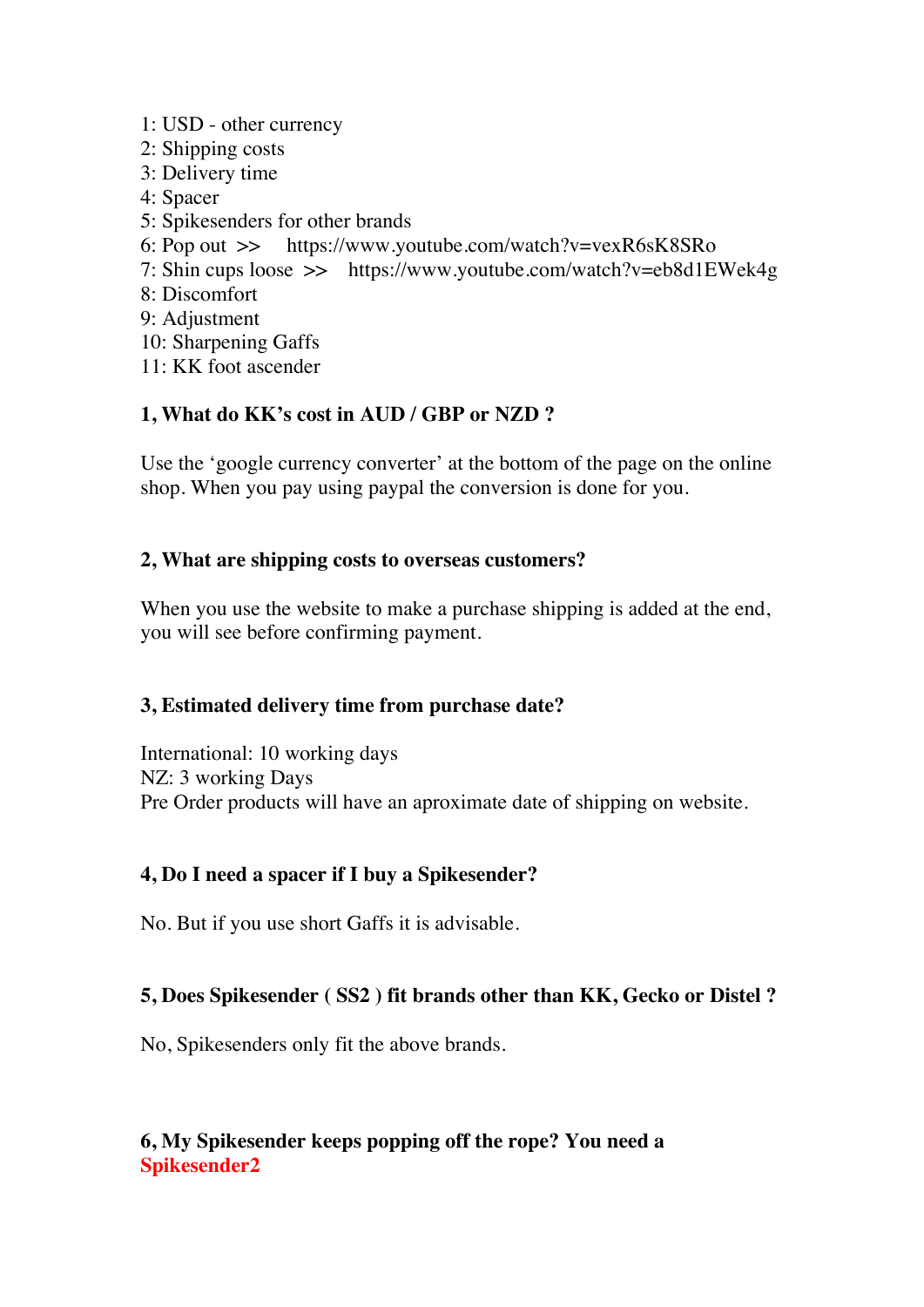#### https://www.youtube.com/watch?v=AHJk6MWYmso&t=1s

https://www.youtube.com/watch?v=EaHmLfeMhks

Old school KK spikesender advice:

Those of us that learnt to asend with an old school unlockable pantin / foot ascender have developed good technique and with it the abillity to 'flick' the rope in and out with one hand and in some cases no hands. Unfortunately we don't all share this abbility, some of us enjoy the added

security of locking the rope in despite the added time involved in reaching down the unlock the cam each time.

# **7, My First gen. Shin cups keep coming loose?**

WARNING – If you wear your KK's with loose shin cups they will wear the holes out and eventually break off. Keep them tight! Use locktite or other bonding agent if necessary.

You can purchase K2 shin cups from the KK website. We have adjusted the design slightly to eliminate this problem. A small modification is needed (drill out the thread on the brass inserts) to fit K2 shin cups to first gen stirrups.

# **8, Ouch!? The top of the shin cup digs into my shin?**

K2 shin cups come with more foam than first gen.

Change the height or the off-set of the cups to sit in a more comfortable place.

# **9, Are the KKs adjustable?**

Absoloutely, the shin cups have 12 different settings.

It is not reccomended to buy them for a crew of climbers with different sized legs. Changing the shin cup position takes about 10 minutes and constant changing will compromise the longevity of its life.